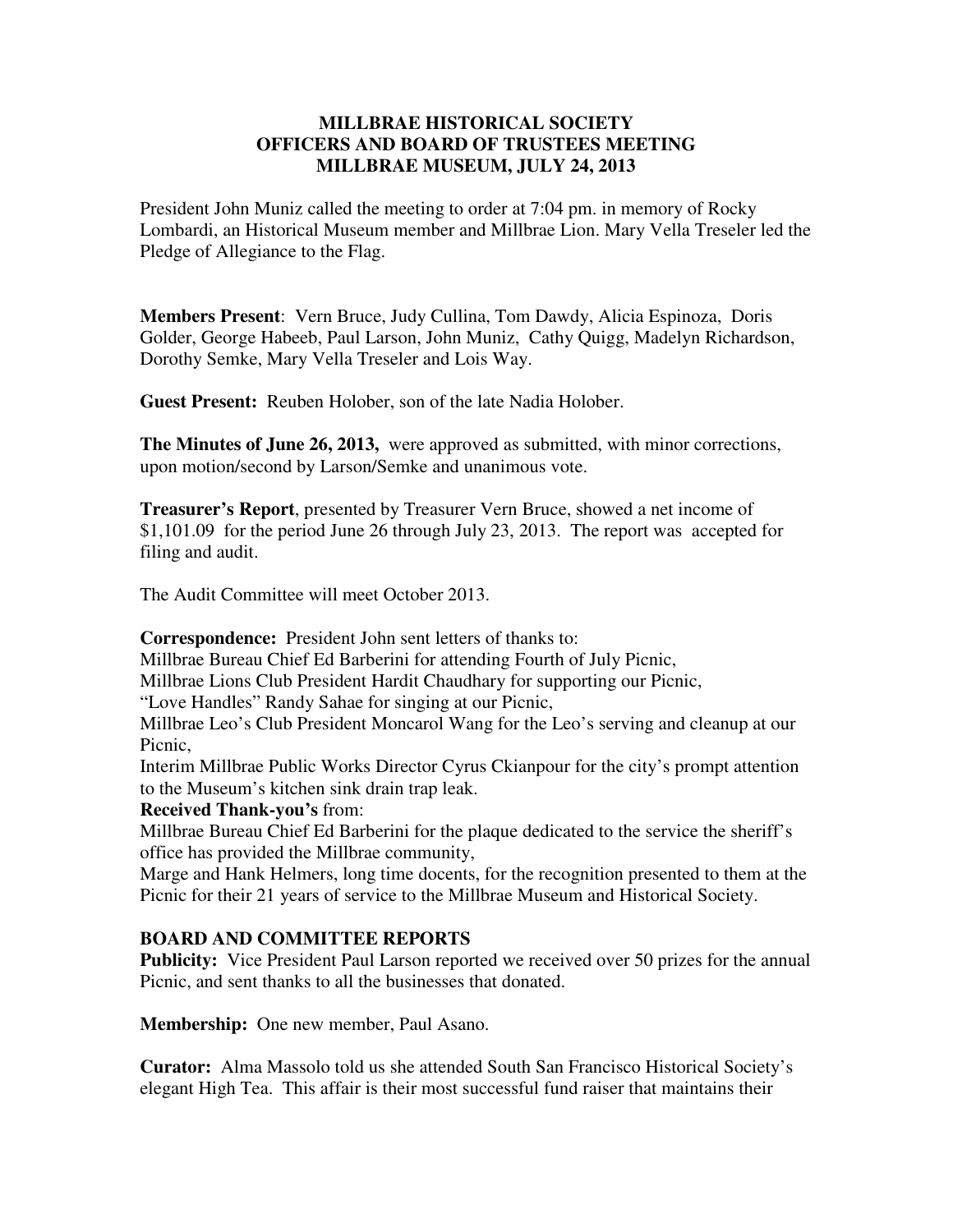historic house in SSF. The house was a bequest from a local doctor to the Society in his will.

**Assistant Curator:** The Rummage sale is set for August 10, 2013. Dorothy will need help setting up and during the day. Set up preparation begins at 8:00 a.m. **Docent Lunch:** The date and venue will be discussed at the next meeting.

## **Train Museum:**

The train station alarm: no activity. Carriage and Wheels: no activity

**Sunshine:** Madelyn Richardson sent condolences to the Lombardi Family. A card of condolence will be sent to Clay Priola, for his sister.

**Museum Facilitator**: Jack Gardner reported the city replaced the whole under sink drain system with new pipes at the museum. As to the poor condition of the exterior of the building, an estimate was received of 10K to 15K to waterproof, power wash, bring in an environmental container and haul away contaminated shingles. The consensus of the Board was to hold off on this project for another year to consider means of raising the funds.

**Parliamentarian:** Mary Vella Treseler reported a profit of \$1,265.12 gained from the Fourth of July Barbecue and Picnic. Mary contacted Wells Fargo Bank and spoke to Carol Gilchrist about extending the agreement for keeping our Surrey at their SSF location and about the Plaque for the surrey.

**Man/Woman of the Year:** Joe Teresi and Janet Fogarty have been nominated. The close-off date to receive nominations is August 1.

**Historian Tom Dawdy:** found a 1984 Art and Wine bottle, and designed a tin type sign for his father's former gas station.

## **UNFINISHED/NEW BUSINESS**

Held over for future discussion: who owns the Millbrae Historical Society Museum building? President John is to meet with Marcia Raines on this subject.

The **2013 Field Trip:** Friday, September 13, 2013, to the Niles Essanay Silent Film Museum. Meet at museum at 8:45 a.m. to carpool to Fremont. Visit includes a tour of the town of Niles and a no-host lunch at a local restaurant. Remember this date!

**Friday night at the Movies:** The August 16 film will be "Showboat", and "Gigi" will be shown September 20.

**Millbrae Art and Wine Festival 2013**. President John submiited the application for a larger venue to allow the Fire Engine to be displayed. No word back yet.